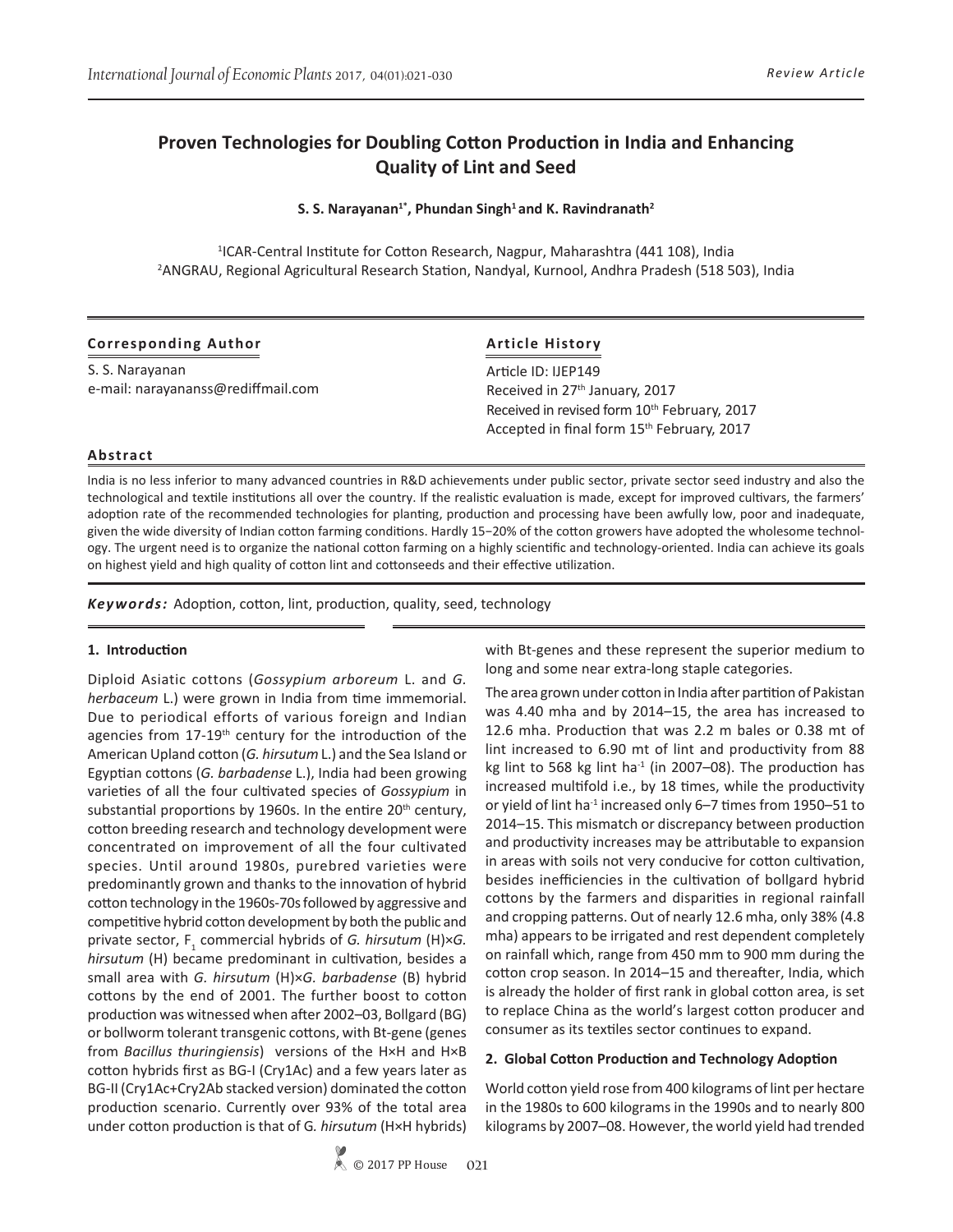lower since 2007–08 and is estimated at only 760 kg ha $^{-1}$  in 2012–13. In 2014–15, it may increase to 800 kg ha $^{-1}$  again. Successful cotton production requires water in the form of rainfall 450–600 mm during the growing period plus light at Compensation point of 1000–2000 lux and Saturation point of 70000-80000 lux and temperature range of 14 °C–35 °C, the optimum being 25 °C–30 °C. Drought makes farming dismal and has a pervasive impact on the farming community. Cotton production is facing numerous challenges like lack of water and to keep the cotton crop safe from sucking pests and viruses that adversely affect its yield levels. Light availability also gets affected in critical growth stages due to continuous cloudy weather without adequate rainfall in many regions. Major area under cotton grown in India is dependent on rainfall completely for the cultivation and its erratic behavior either insufficient rainfall, untimely or excess rainfall at critical stages of the crop is a regular feature. Australia though with highest yield levels as well as India that ranks much below the global average yield and some parts of the USA are affected by drought often. Still by adopting ingenious water management techniques, Australia produces highest average yields (1800 to 2300 kg lint ha<sup>-1</sup>) in the world. In USA, California farmer produces 35 times more cotton litre<sup>-1</sup> of water as compared to India. Israel with poor rainfall and shortage of water also adopts rain water harvesting and drip irrigation and achieves yields of over 1950 kg lint ha<sup>-1</sup>. Brazil also with large rain-fed area recoded higher average yields (1400-1500 kg ha $^{-1}$ ) by proper and unique management systems.

Complete dependence on genotypes and quality seeds alone in India have not helped to reach higher levels of national average like many countries. Notwithstanding various innovative research outputs from time to time by the release of superior genotypes under public and private sector and quality seeds made available to the growers in each crop season, certain basic strategies like advanced agricultural practices and their faithful and systematic adoption by all farmers has been considered essential to maximize the yield levels of various farmers and regions and hence the national average yield under all circumstances. Some of these are presented below:

# **3. Primacy of Agronomic Practices, Genetic and Recoverable Potential**

### *3.1. Soil and water Management*

India grows cotton predominantly under rainfall dependence to the extent of 62–65%. Hence the soil and water management assumes first priority in successful cotton cultivation. When rainfall is unpredictable, it is better to plan for efficient rainwater harvesting and soil moisture management. Compared to many other countries, rainfall quantum in India is by and large higher. Rain Water Harvesting (RWH) can replenish 10 years' consumption in one season. Furrow irrigation can reduce water consumption by 50–70%

### *3.2. Fertilizer usage*

This is an important factor for high yields and quality of fibre and seed. Cotton crop requires more than 12 essential nutrients. The same hybrid cotton generates 1900 kg ha $^{-1}$  lint in Gujarat, 1700 in AP, Telangana (TS) and Tamil Nadu and national average of 900 kg ha $1$  under irrigation and nearly half of it under rain fed conditions under proper fertility and crop management compared to national average of 560–590 kg lint ha $^{-1}$ . The methods employed by predominant farmers in India for application of fertilizers lead to low absorption, low fertilizer use efficiency, high wastage and high cost. Farmers can easily double the yields of the same hybrid or variety seed by scientific management of soil fertility and crop nutrition. The ideal ratio of NPK fertilization is of the ratio of 4:2:1 followed by the intelligent use of Boron, Zinc and other nutrients. Drip (Micro) irrigation and drip fertigation strategies should be adopted wherever possible for achieving higher efficiency in use and benefit realization from applied water and nutrients.

# *3.3. Breeding*

Top performing countries in breeding tend to be those similarly rated high for agronomic practices. This category emphasizes the proprietary aspect of seed development and the general lack of saved seed, both of which are general indicators of investment by both public and private sectors. However in India, there are wide disparities in agronomic technology adoption, which should be considered as the chief constraint in registering high yields. Some of the genotypes released from time to time in last two decades have demonstrated high potential yields under superior management technology applications, but on an average not even 40−50% of the recoverable yield potential is realized by vast majority of farmers in our country. Some of the genotypes which had a wide area coverage and also high yield as well as fibre quality so far include MCU5, LRA 5166, DCH32, RCH2, Bunny, Mallika, Dyna, sigma, Ankur 651, Narasimha, Brahma, JKCH99, Suvin, MECH Hybrids, Thulasi and certain others of Bio-seeds, Krishidan, Cauvery and other seed companies proprietary hybrids. These genotypes are cited because the authors have visited several farmers' fields in various locations in southern and central zone states and also in Punjab and high yield levels of 50–65 q of seed cotton (*kapas*) equal to 1650–2100 kg lint ha<sup>-1</sup> (coupled seed yield of 33 q to 42 q ha<sup>-</sup> <sup>1</sup>). Though replication of this high yield levels by all farmers may not be easy, still the national average yields have not increased significantly as a result of adoption of poor crop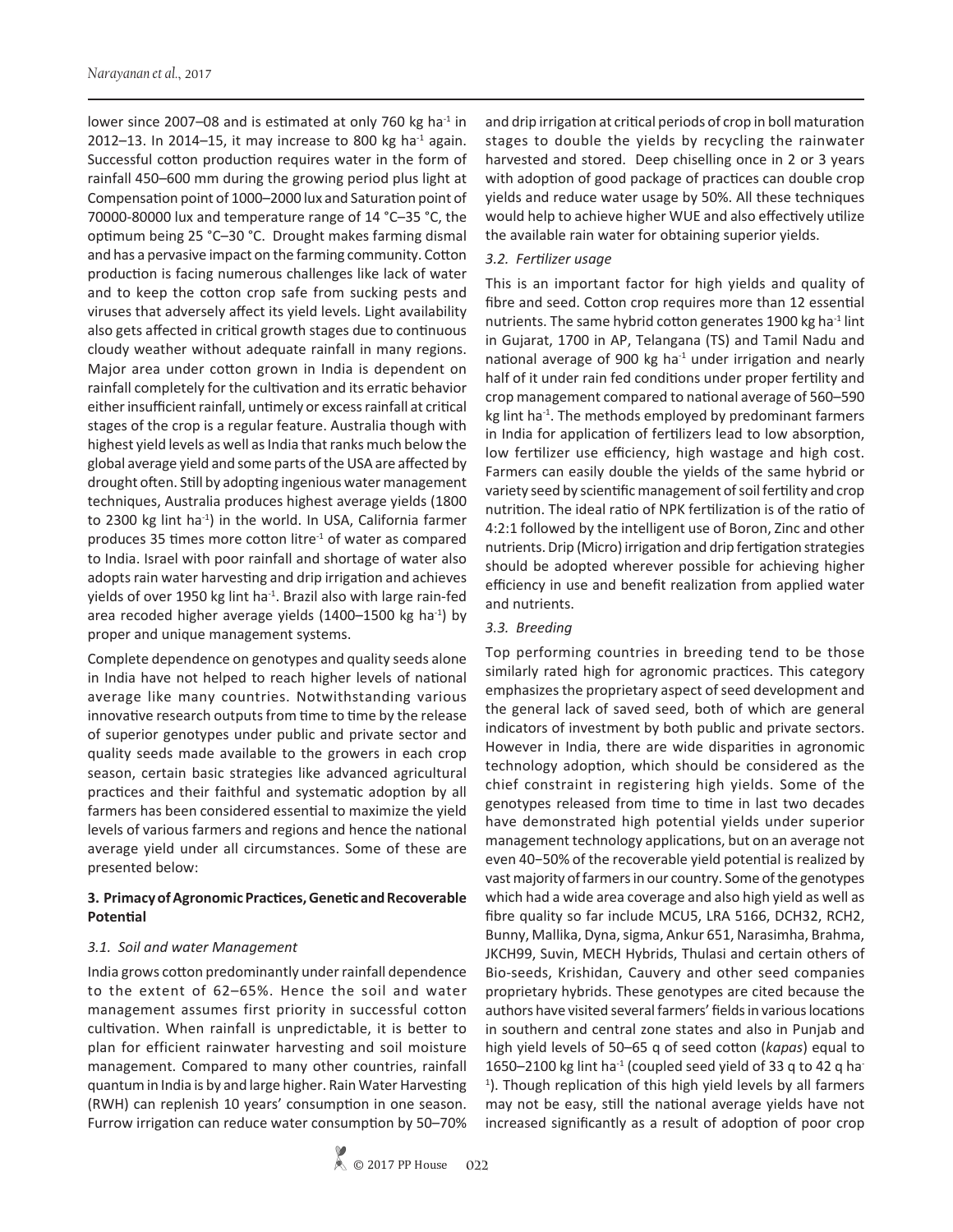management by majority of the growers. The difference lies in agronomy and efficient crop management by the intelligent farmers, who have adopted the recommended technologies.

# *3.4. Biotechnology*

The criteria for rating a top tier and low tier country are fairly straightforward given the presence or absence of biotechnology approvals and biotech crop penetration in a given country. Most European countries, while rated high in other respects, are rated low due to their aversion to biotechnology. Some other countries were rated high for one crop and low for another in this category. An example is India, where cotton has been widely adopted and multiple products approved, but food products are not approved. This discrepancy is evident in the ratings. The following four factors would support a "High" rating for biotechnology: high levels of adoption, high trait intensity, efficiently functioning regulatory approval process and multiple approvals and ability to protect and enforce protections for intellectual property.

The most critical factors for successful and high output high quality cotton production plans may therefore be stated as follows:

(1) Water and moisture management (2) Good quality seeds of superior and reliable brands and proper gene deployment strategies in various locations (3) Optimum planting technologies (4) Vegetative and reproductive period crop management (5) Best harvest practices and post-harvest handling and (6) Scientific processing and quality management techniques.

For each of the above, several institutions in the country (ICAR-CICR, AICCIP, SAUs and CIRCOT) have experimented upon technologies and evolved the most relevant and practical considerations and conclusions. These are discussed item-wise in the following:

# **4. Rain Water Harvesting and Recycling**

There are numerous positive benefits for harvesting rainwater. The technology is low cost, highly decentralized empowering individuals and communities to manage their water. It has been used to improve access to water and sanitation at the local level. In agriculture rainwater harvesting has demonstrated the potential of doubling agricultural production by 100% compared to the 10% increase from irrigation. Rain-fed agriculture is practiced on 80% of the world's agricultural land area, and generates 65–70% of the world's staple foods and other crops. The biggest challenge with using rainwater harvesting is that it is not included in water policies in many countries. In many cases water management is based on renewable water, which is surface and groundwater with little consideration of rainwater. Rainwater is taken as a 'free for all' resource and the last few years have seen an increase in its use. This has resulted in over abstracting, drastically reducing water downstream users

including ecosystems. This has introduced water conflicts in some regions of the world. For the sustainable use of water resources, it is critical that rainwater harvesting is included as a water sources as is the case for ground and surface water. Sudden and heavy rains tend to wash off the fertile top soil; moisture holding capacity of the soil is also affected. It arrests soil erosion and soil moisture loss by suitable interventions. Rainwater harvesting- recharges the ground water and retain soil moisture by using recharge pits. Farmers in Coimbatore and other areas of TN have sunk bore wells up to several hundred feet depth faced disappointment after a few years. Hence RWH is a very beneficial technique at least cost with high dependability.

# **5. Cotton Plucking Machine**

New equipment is ready for commercialization. A low-cost cotton plucking machine has been developed by the SIMA Cotton Development and Research Association for the benefit of farmers. The machine, costing  $\bar{\tau}$  20,000, can be operated through solar panel and battery and pluck 10 kg of cotton in one hour, as against eight hours required by manual plucking. The machine was under trial for the last two years in various fields owned by SIMA across Tamil Nadu, and the machine is almost ready for commercialization and a Bengaluru-based company would produce it. There would be only one per cent trash content, as only cotton was plucked by the machine and straight away goes to a non-woven material bag, almost with nil contamination, as claimed. The association was ready to supply any number of machines in the cotton-growing regions of the country (Coimbatore, Sept.19; Source: "Tecoya Trend"). Many Companies like John Deere etc., are in the process of developing suitable mechanical harvesters for cotton for Indian conditions and breeders and agronomists are developing suitable genotypes and harvest management practices.

# **6. Potential Technologies under Development**

Potential Technologies under development for Achievement of the Target as extracted from Report of FICCI, February 2012 New Delhi and other agencies are detailed below:

6.1. The genomics of *Gossypium* is being unraveled by the International Cotton Genome Initiative Groups (ICGI) and whole genome sequencing of cultivated cottons will be available within a few years from now. The role of plant biotechnology in the improvement of cotton in rapidly evolving and stakeholders must keep pace with technologies to realize the full potential. Major technologies for the country to effect crop improvements in cotton are transgenic varieties, Marker Assisted Selection (MAS), Mutagenesis and TILLING. Knowledge gained from genome decoding will improve understanding of genes at molecular levels and help to unlock the mystery of genetics for improving the yields and fibre quality.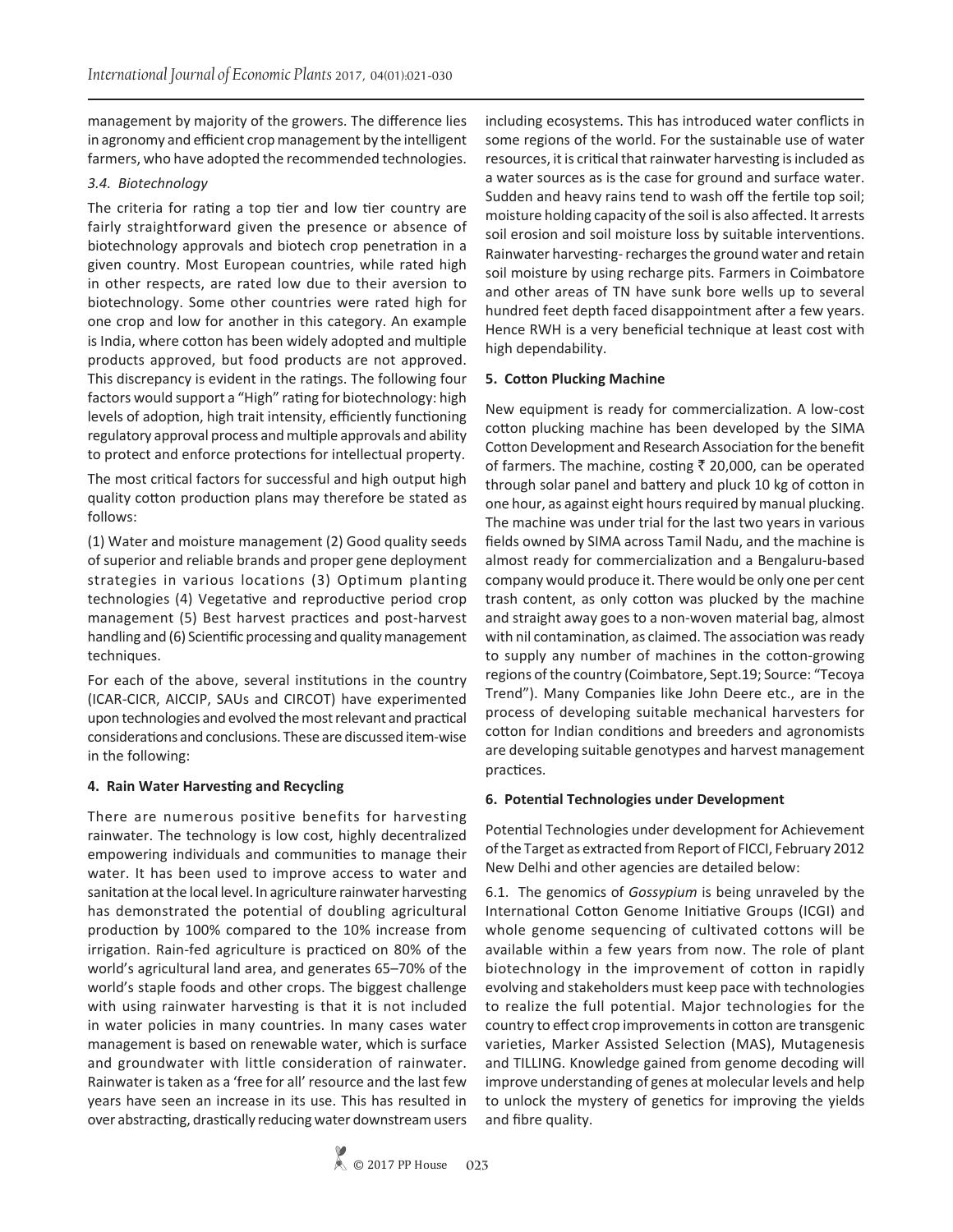6.2. Plant architecture plays an important role in improving the production potential of improved genotypes whether it be varieties or hybrids in managing much higher planting density and enable the adoption of machine harvesting technology. Despite then good progress made by public and private seed industry sector research and development, it is a matter of concern that productivity started declining from 568 kg ha-1 in 2007 to 540 kg ha $^{-1}$  in 2013–14. Developing varieties or hybrids which are of short to medium duration, with erect compact plant architecture will offer valuable opportunity to improve yield and land use efficiency facilitating the much needed mechanization for intensive operations like sowing, inter-cultivation, effective crop management and picking. Transgenic cottons using genes like GAI, MADS Box and molecular markers or Quantitative Trait Loci (QTLs) linked to compactness, erect plant types offer reliable means for developing the desired plant architecture using the most suitable germplasm.

6.3. Cotton plant is known for its tolerance to drought and salty soils. Still the climate change envisaged is expected to aggravate erratic distribution of rainfall, prolonged heat and cold, CO2 and other stresses. Research support for development of stress tolerant genotypes based on susceptibility and sustainability index, identification of drought-linked QTLs and pursuing other technology leads in a collaborative mode is of paramount importance.

6.4. The biggest gain from Bt-hybrid cotton technology is in the form of reduced usage of highly potent chemical insecticides; the share of pesticides on cotton crop at 46% in 2001 was halved to less than 21% during 2013–14. While Bt-cotton hybrids helped control bollworms, there is need to develop new genes or transgenic versions to better manage the bollworm complex and associated changes in the pest management systems that lead to the resurgence of sucking pests. The Cotton leaf-curl virus disease (CLCuV) in north zone aggravated by white fly and the seriousness of mealy bugs' incidence, both seriously affecting cotton crop and its yields require special efforts.

6.5. Improvements of nutrition use efficiency (NUE) are an essential pre-requisite for expansion of cotton crop into marginal lands with low nutrient availability and have enormous impact on sustainable cotton cultivation in India. NUE can be advantageously analyzed through QTL analysis in recombinant inbred lines or near isogenic lines derived from crosses between wild and cultivated accessions. Besides transgenic approach, the screening of germplasm and induce mutants growing better at low input of nitrates, sulphate and phosphate can be exploited.

6.6. Weed-free cotton farms can ensure better yields and increase the income of the farmers. RRF cotton is close to commercial approval in India and will help Indian farmers immensely by allowing use of herbicides at all growth stages and a potential opportunity to reduce the cost of cultivation and remove the problems in labour availability and management. There is an urgent need to develop new molecules and resistant genes for herbicides. Appropriate programs under a national or PPP mode will go a long way in weed management solutions to increase the yields and reduce the cost of production.

6.7. Advances and the levels of automation in spinning technologies demand improved fibre traits including length, strength, uniformity and maturity and limited variation in the predominantly cultivated *G. hirsutum* species is a challenge in way of improving desired fibre traits. Asiatic cottons, the Egyptian *G. barbadense* species and some such properties inherent in the wild species offer fibre characteristics that can be introduced into *G. hirsutum,* while improving upon the high adaptability and yield potential of the latter. Advances in Single Nucleotide Polymorphism (SNPs) or Single Sequence Repeats (SSR) markers linked to fibre traits and other technologies can be leveraged by stakeholders to effect the desired fibre quality improvements.

6.8. De-risking cotton production that is cotton growing without having to take high risks should form an important mile stone in cotton R&D. The bollworm resistant transgenic cottons introduced in 2002 have since then brought significant increase in area under cotton from 9 m to 11.5 mha, production from 2.7 mt to 6.7 mt and average yield of lint from 300 kg ha<sup>-1</sup> to 540–570 kg lint ha<sup>-1</sup>. The new technology also reduced the environment pollution considerably and increased the incomes and profitability to the cotton growers. It is imperative that cotton farmers are relieved of their high risks and enabled to earn decent prices and profits. Costs of all inputs including labour have escalated in all field operations. Programs and policies such as promoting mechanization, rehabilitation of irrigation systems, adoption of improved technologies, rain water harvesting and recycling, strengthening of extension, reducing risks in cotton production can play a vital role in achieving sustainably higher levels of production with assurance of stability of performance in the next decade and successive future decades.

6.9. Sustainable cotton production is required for balancing the economy and environment. The core sustainability challenge is to improve (double and further) our cotton yield without further increasing the area under cultivation. High density planting systems using varieties is an option for sustainably increasing or improving yields and also improves the input use efficiency. More research is required into multiple cropping systems for Bt-hybrids to improve biological diversity and achieve production stability. Drip system is an option to efficiently use the scarce irrigation water and policy support and stakeholder focus to disseminate drip is highly recommended since more than 62% of the cotton area is cultivated under rain-fed conditions.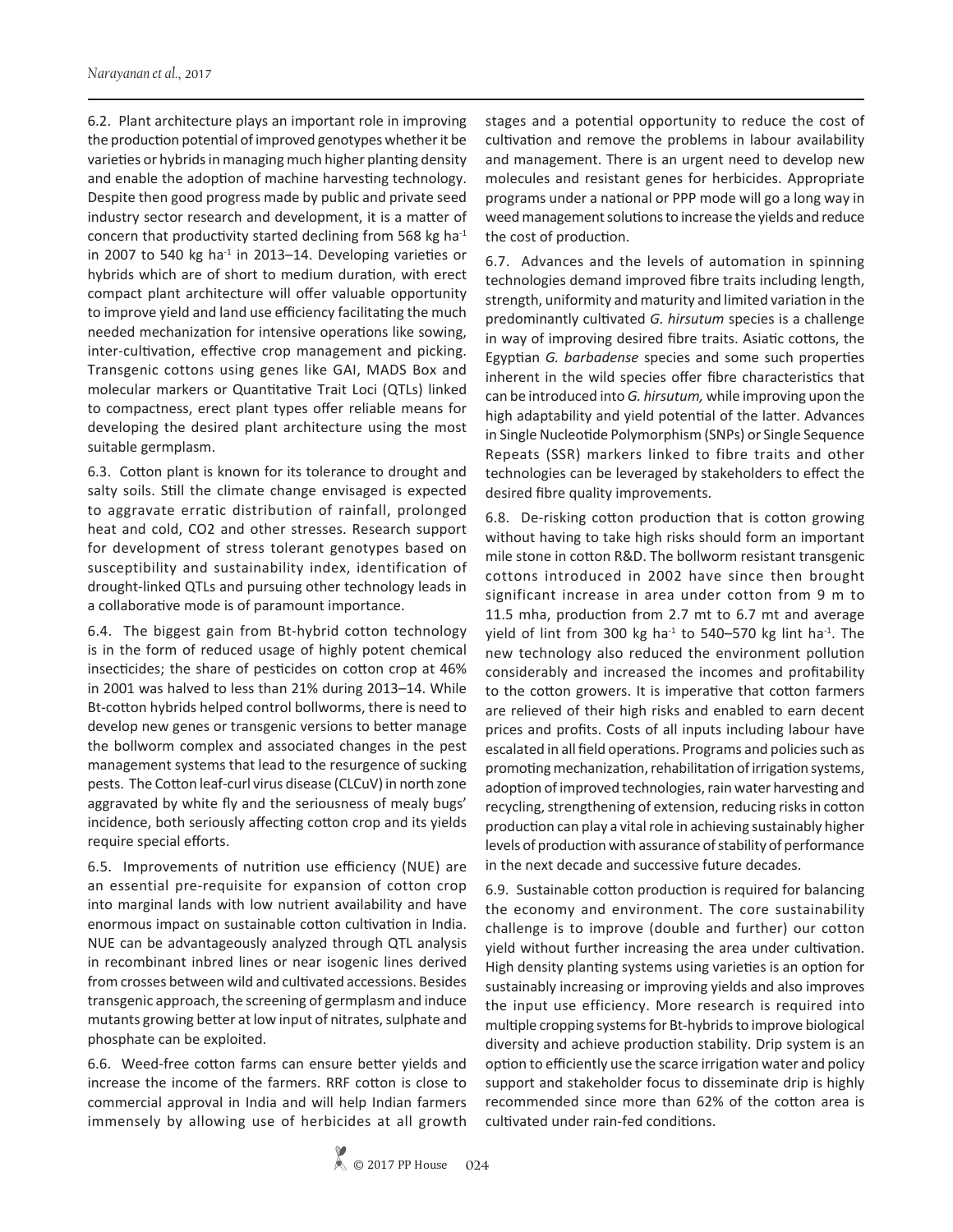6.10. Promoting mechanization in cotton cultivation seem a logical choice especially when the country is wishing for improvements in the quality of fibre, yields, farm productivity and determined to address labor concerns. Picking operation is plagued by child labour issues and thousands of children often young girls are forced to pick cotton every season. Policy can have a significant play on speed of harvest mechanization by encouraging research, robust extension support and financial incentives for growers and ginners. Growing interest for value addition to co-products like cotton stalks will necessitate innovations in cotton stalk pulling mechanization.

6.11. In the wake of spiraling labour demand for cotton during peak harvest, mechanical picking of cotton seems logical and necessary from multiple perspectives. Use of harvest aids like defoliants is a pre-requisite for mechanical picking and preserving high fibre quality. Harvest-aid materials are complicated to use and requires robust policy, research and extension support. It is important to resource the efforts in developing and adopting defoliation techniques ideal for cotton grown in sustainable systems.

6.12. Hybrid cotton and especially transgenic hybrid cotton seed production is highly labor- intensive and cross pollination is the main activity that accounts for90% of labor used in seed production. Focus on developing viable seed production technologies like CMS, GMS and TGMs can reduce the labor demands and will bring cheer to the farmers and seed industry alike and also sustainably address social issues like child labor. TGMS system may be exploited for *desi cotton* hybrids, if it proves advantageous. This will include choosing ideal locations for TGMS based seed production systems for commercial success.

6.13. TMC helped immensely in upgrading our ginneries. However the present DR (Double Roller) Gins are not energyefficient. Policy and research support is critical for sustainably lowering the energy requirements of gins in future periods. Potential strategies to lower gin energy includes engineering interventions, developing robust quality standards for gin machinery, and crop improvements to reduce fibre-seed attachment force. Genotypes with reduced fibre-seed attachment force have the potential to be ginned faster with less energy resulting in lower cost and less fibre damage.

6.14. Cotton is at present sold on the subjective assessment of quality by the collection agent and at gin level; lint (bale) is not classified. Marketing cotton primarily as lint rather than as seed cotton will have several advantages. Quality-based marketing of cotton using fibre data helps providing the cotton growers with remunerative prices and enable spinner to minimize variation in yarn (fibre) quality from lot to lot. Advanced countries like Australia, Brazil, China, Uzbekistan and the USA have either fully implemented or are very close to fully implementing instrument-based classification of 100% of their cotton crops and ICAC has also recommended the

same for all cotton growing countries.

6.15. At the current level of cotton yields, India produces about 12 mt. of cotton seeds, which are rich in oil (16−20%) and protein (13%) and their effective usage is handicapped by the presence of toxic chemical Gossypol that prevents its use in human consumption without refining and degossypolization. Technologies today exist to significantly reduce cottonseed gossypol levels in a stable and heritable manner. Research and policy support to reduce the gossypol levels in commercial varieties and hybrids adds value to the co-products of cotton seed oil and protein and has the potential to increase the net returns to the farmers, edible oil refineries using cotton seed and provides substantial quantity of edible oil and high energy protein for human consumption. The linter obtained cause good value addition and commands good export markets.

6.16. Technologies like novel biomass destruction and enzyme saccharification offer efficient ways of capturing value from cotton co-products like cotton stalks. Conversion of biomass to high volume, low value products like biofuels, bio-chemicals, and bulk food products offer sustainable post-harvest processing opportunities. Recovering low-volume, high value products like tocols, sterols from DOD and protein isolates and hydrolysates from cotton meal will help create new value to stakeholders. Technologies mentioned are developed at DBT-ICT Centre for Energy Biosciences at Mumbai and are being evaluated at commercial scale. Cotton stalks can be broken down into lignin (power), glucose (HFS) and xylose (\*Xylitol). Cotton stalk biomass has been demonstrated for raising edible mushrooms, production of biogas and valuable wood blocks for making furniture and construction materials as proved by the CIRCOT Mumbai.

6.17. Special efforts are required to grow ELS cottons especially Supima type cottons, Organic cotton and naturally coloured cotton types with superior quality and stability of performance are required for special uses in textiles and special arrangements are required for their production and processing.

6.18. Effective coordination of various entities already established for R&D and extension and all other commercial aspects involving farming, input industries, processing and marketing agencies and the various industrial segments connected with spinning, weaving, knitting, garments under the various ministries will be ensured with a unity of purpose to make India globally topmost and competitive in all respects.

6.19. Knowledge-driven transgenic solutions to problems are on the anvil. Hundreds of candidate trait genes identified namely - Biomass yield-Plant architecture-Tolerance to environmental stresses-Nitrogen use efficiency-Disease resistance and are identified and evaluated and Monsanto has pledged to produce seeds that would double yields of cotton by 2030 and that would require 30% less water, land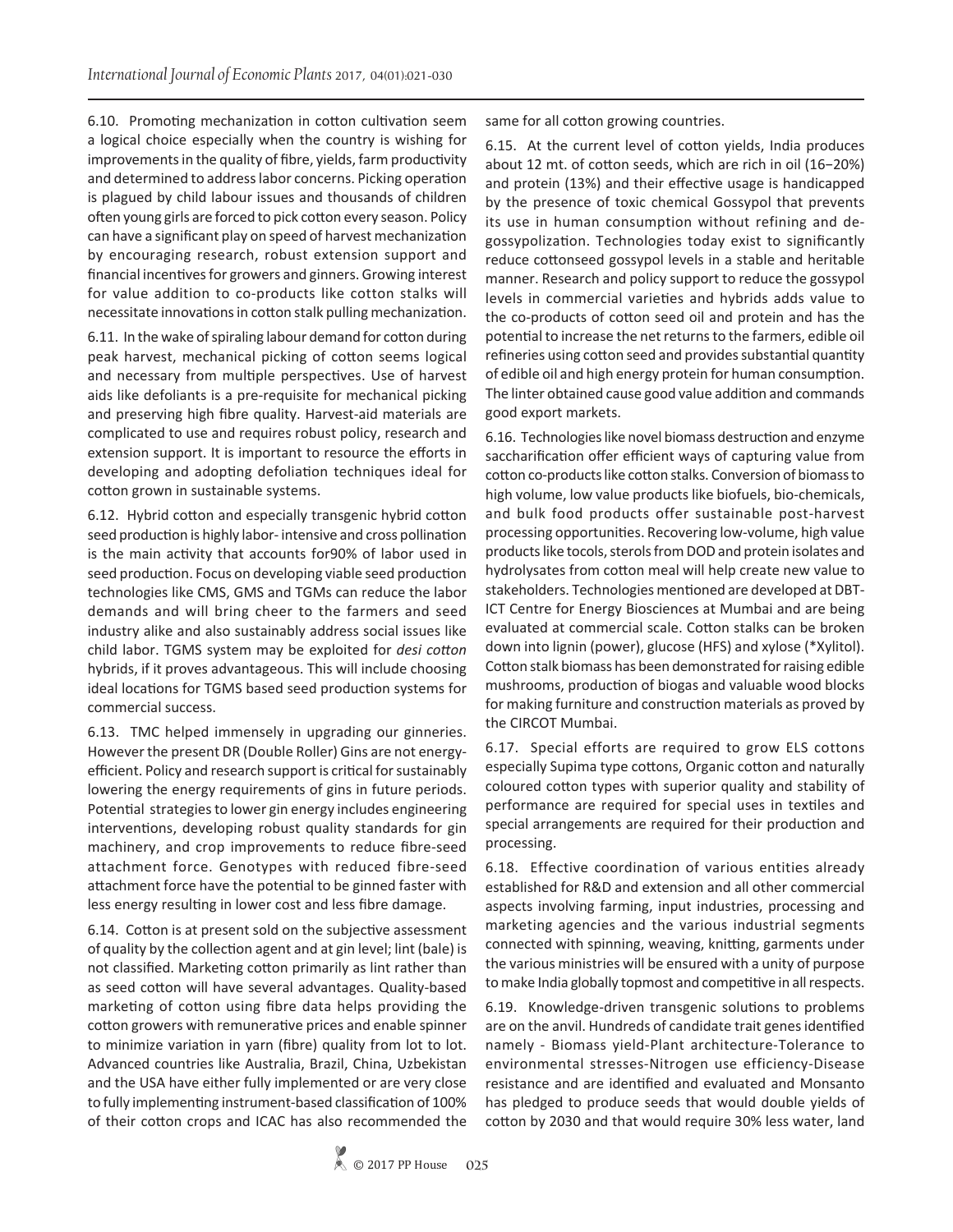and energy per unit of yield to grow. Similar expectations are there from Dow by playing with genes of economic benefits and yield enhancement.

6.20. Training of women farmers from cotton growing villages is a future strategy for introducing high technology adoption and participation in mechanization of farm operations. Training in Agricultural Mechanization of farming for youth, especially women with skills and contractual business of operations in cotton is a new development initiated by Tractors and Farm Equipment Limited (TAFE), Chennai in 2013–14. Close on the heels of the success of its lab-to-land initiative to train the farming community, India's second largest tractor company TAFE has decided to extend the program to women peasants. A pilot project to train women farmers in farm management - soil conservation, pest management, yield improvement, tractor driving and implement usage will soon be launched; TAFE conducted sessions on best farm practices leveraging technology and equipment. Over 350 farmers, including women farmers, participated in a day-long program. To encourage farmers to accelerate the pace of development in fulfilling the national task of achieving self-reliance in crop production, TAFE has a mission is to lead farming communities at the local and national levels towards sustainable, organic stewardship of land, food and fiber while respecting nature, upholding social justice and protecting natural resources.

# **7. Advantage of High Technology Orientation of Cotton Farming**

Cotton farming in India is being carried out under challenging diversity. Being a long duration crop with continuous flowering habit, it somehow survives under several constraints from fluctuating and highly erroneous rainfall pattern and pest dynamics of a high order by not disappointing the farmers completely unlike many other crops. No other country like India would have undertaken such massive research and development on cotton under the state department research centres from 1901AD and under the State Agricultural Universities (SAUs) and the All India Coordinated Cotton Improvement Project (AICCIP) and several other special R&D Projects since 1960s. The Central Institute for Cotton Research (CICR) established in 1976 with a southern regional station at Coimbatore representing the south zone and one in Sirsa (Haryana State) representing the north zone has evolved several cost effective technologies. The Central Institute for Research on Cotton Technology (CIRCOT) at Mumbai has been monitoring the quality of fibre in genotypes proposed for release from time to time and also evolved guidelines in management of quality during production, harvesting and post-harvest handling and processing of seed cotton. From 1970 through 2014 till date, the private seed companies' prominent ones numbering around 40 have played a significant role in developing hybrid and transgenic cotton hybrids and meeting the 100% demand for quality seeds of proprietary hybrids year after year. A small role has also been

played in cotton development by Mill industry and trade body cotton development and research associations.

Technologies, which have emerged from the integrated research approaches have yielded valuable information on successful management of various constraints and indicated the highest potential for doubling the yield levels compared to the present national average yield of 540 to 570 kg lint ha- $1$ , besides the co-product seed yield of 1100 to 1200 kg ha $1$ . These however are achievable subject to unanimous adoption of all the package of prescribed situation-specific technologies all over the cotton growing farms of the country. However, since these have been neglected and implementation is sporadic rather than concentrated and systematic, India with the largest area of 12.6 mha under cotton is still lagging behind China, Australia, Brazil and other countries in national average yield.

# **8. Changes Useful in Implementation of Advanced Cotton Farming**

Recent changes mentioned below have come in handy for effective implementation of advances in cotton farming:

8.1. Over 93% area of 12.6million ha is grown to a single and high yielding *Gossypium* species namely *G. hirsutum* and India has achieved correspondence with all the major cotton growing countries in predominance of this cotton species in world cotton farming.

8.2. The huge losses in cotton farming in India have occurred from the most serious pest of the bollworm complex led by *Helicoverpa armigera* followed by pink bollworm *Pectinophora gossypiella,* spotted bollworm *(Earias vitella)* and the tobacco cutworm*Spodoptera spp.* Since 2002–03, the cultivation of the Bt-hybrid transgenic cottonsin the form of BG-I and BG-II have by and large helped to almost completely mitigate this loss and harvest at least 35% higher outputs without hassles of many pesticide sprays, environmental pollution and higher costs on plant protection. This is one excellent proven technology and its adoption for over a decade now has helped to nearly double the yield from 300 kg lint ha $^{-1}$  in 1999–2000 to 540–570 kg ha $^{-1}$  as in 2014–15. However, the technology adoption as a wholesome package has been wanting in many respects and only about 20–30% of the elite farmers could get high benefits. Wholesome approach to production technology consolidation has been delaying expected or potential yield gains in India in the last one decade.

8.3. An input that can double or treble the yields is water coupled with proper soil and nutritional management. Rainwater harvesting when it pours heavily, its scientific conservation and recycling to the cotton crop after cessation of rains or intermediate drought periods is a proven technology recommended by the FAO, CICR (ICAR) and state agricultural universities in highly rain-fed cotton growing states. For irrigated area cotton crop, the advanced technologies in water management especially drip irrigation, fertigation through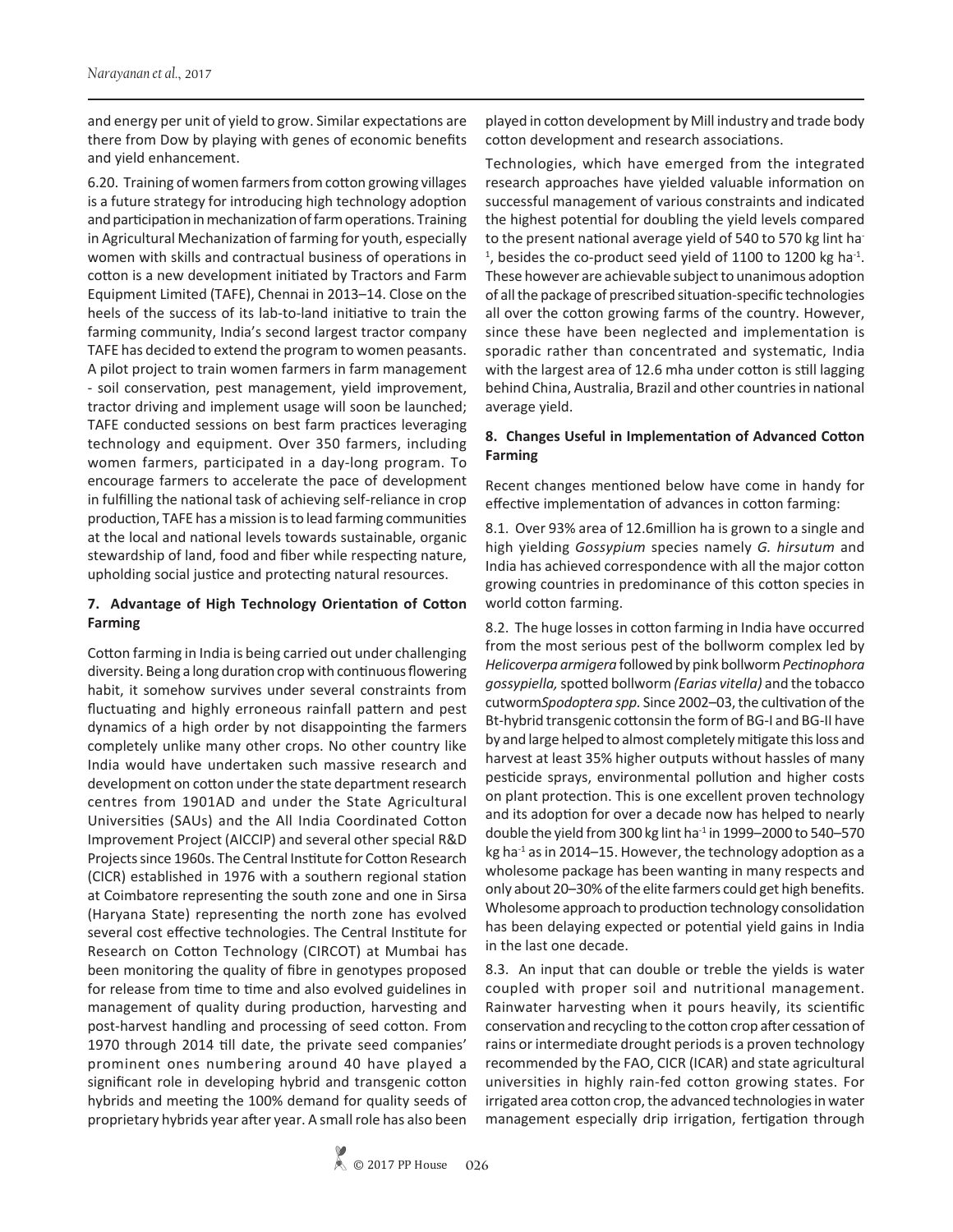drips, alternate furrow or skip irrigation, soil mulching with in situ crops and ex-situ leaf mulching and increased Water Use Efficiency (WUE) have been developed and demonstrated to save water as well to enhance the yield and quality of fibre. Even sprinkler irrigation is recommended in certain areas. Soil preparation demands good adoption of recommended practice like soil chiseling once in 2–3 years to get rain-water soaked in to the sub-soil and retain soil moisture for longer time. All these technologies are very much proven to benefit the farmers, but are rarely adopted only by a few farmers.

8.4. Optimum plant density and plant stand is essential for maintaining high yields. Ever since hybrid cotton was introduced in the 1970s, for various reasons the casualty was plant population and the plant stand per ha was often limited to planting of 10,000 seeds only ha<sup>-1</sup> (1.125 kg ha<sup>-1</sup> de-linted seeds) and getting a plant stand ranging from 9000±plants ha<sup>-1</sup>. Only in the last 5 years, the farmers have been encouraged by the seed industry to increase the plant population by 60 to 100% more with transgenic cotton hybrids. Many farmers reported higher yields of about 30 to 50% in efficiently managed fields of cotton crop. These have not gone into adoption faithfully and constraints for adoption by farmers have not been investigated.

8.5. Planting time and planting technologies also offer significant gains in crop outputs. Timely planting in ideal conditions is an important requirement. CICR and SAUs have developed advanced sowing technology ahead of the rains, sowing along the contours at 0.2%–0.4% gradient, transplanting of transgenic hybrids by raising the seedlings 3–4 weeks in advance in plastic bags or paper cups and planting as soon as rainfall is received and a few other modifications in rain-grown cotton areas like Vidarbha, Marathwada, Karnataka, MP, Gujarat etc. These have not gone into adoption faithfully and constraints for adoption by farmers not investigated.

8.6. Planting the best suited genotype in specific regions as tested by the developers is often ignored and farmers resort to too many genotypes in their fields leading to wrong gene deployment strategies.

8.7. Several encouraging propositions are available to double and even the triple the current national average yield level and maximization of united efforts in the Identified some key result areas is essential. Development of an institutional mechanism for driving cotton research and cotton farming especially in areas, where the farmers do not have adequate opportunities for accessing modern technology and scientific methods of cotton cultivation especially through Frontline Demonstration (FLD) programs, high density planting to improve yield and quality etc. India is set to surpass China as world's top cotton producer with harvest estimated at 6.74 mt (40 plus million bales) in the season 2014–15 as against 6.22 mt estimated for China and China is also prioritizing on food crops.

8.8. Internet based easy to understand and practice

educational aids and Courses for cotton farmers with unique contents and modules to upgrade the skills of the farmers will bring in the required national level integration in cotton farming by ingenious ways of clustering of farmers in individual villages or Mandals can help integrated technology adoption and reaping the benefits using the digital revolution.

Superior management practices developed by the agricultural research institutions in the country have demonstrated the high potential for yield explosion and ease of adoption in various agro-ecological situations, vide Table 1.

#### **9. Undue Yield Disparity between Countries**

Cotton yield had been more than one tonne of lint per hectare in only Australia, China (Mainland), Greece, Israel, Spain, Syria and Turkey. For almost two decades cotton yields have been the highest either in Australia or Israel ( $\pm 2$  t ha<sup>-1</sup>). India, with the largest area devoted to cotton, is among one of the lowest yielding countries in the world even after the large scale adoption of transgenic cottons than in any other country in terms of area. India has only less than 40% cotton irrigated unlike most other countries. New hybrid genotypes of the 21st century (since 2002–03) have shown lint yields of ranges 1100 to 2100 kg ha<sup>-1</sup> under experimental trials and still higher under competitive conditions. Indian cotton breeder achievement in terms of genetic potential for yield is none the less inferior to advanced countries; Genotype Improvement and yield realization i.e., Recoverable Yield Potential (RYP) is much low because of poor technology adoption and crop management practices. Cost of production per kg lint varies widely on account of wide yield disparity among farmers across fields and regions and the same is due to huge gaps in wholesome technology adoption and the percentage of farmers adopting all advocated practices much low. The National average yield as at 2007–08 was 560 kg lint ha<sup>-1</sup> and 540 kg ha<sup>-1</sup> in 2013–14, but production at 2014–15 is estimated by CAB at 40.0 m bales (over 6.8 mt) and somewhat higher by the industry and trade.

### **10. Adoption of High Density Planting System in India coupled with Machine Harvesting**

Past experience may give some guidance for planning, but since other advanced countries have adopted the system coupled with chemical hastening of uniformity of maturity of crop and mechanical harvesting, India must aim to adopt the high density planting system in the near future. However, it requires adoption in suitable areas or with suitable land pooling system on voluntary basis by adjacent farmers in areas based on proof of experimentation under AICCIP & SAUs based on 3-year trials simultaneously in SAU centers and KVKs adopting suitable plant types and varieties as well as Hybrids, both with BG systems, appropriate harvest maturity hastening systems and other essentials. Some information based on past experiences in India on Plant Populations and Seed rates for varieties and hybrids (non-transgenic as well as transgenic) are presented in Table 2.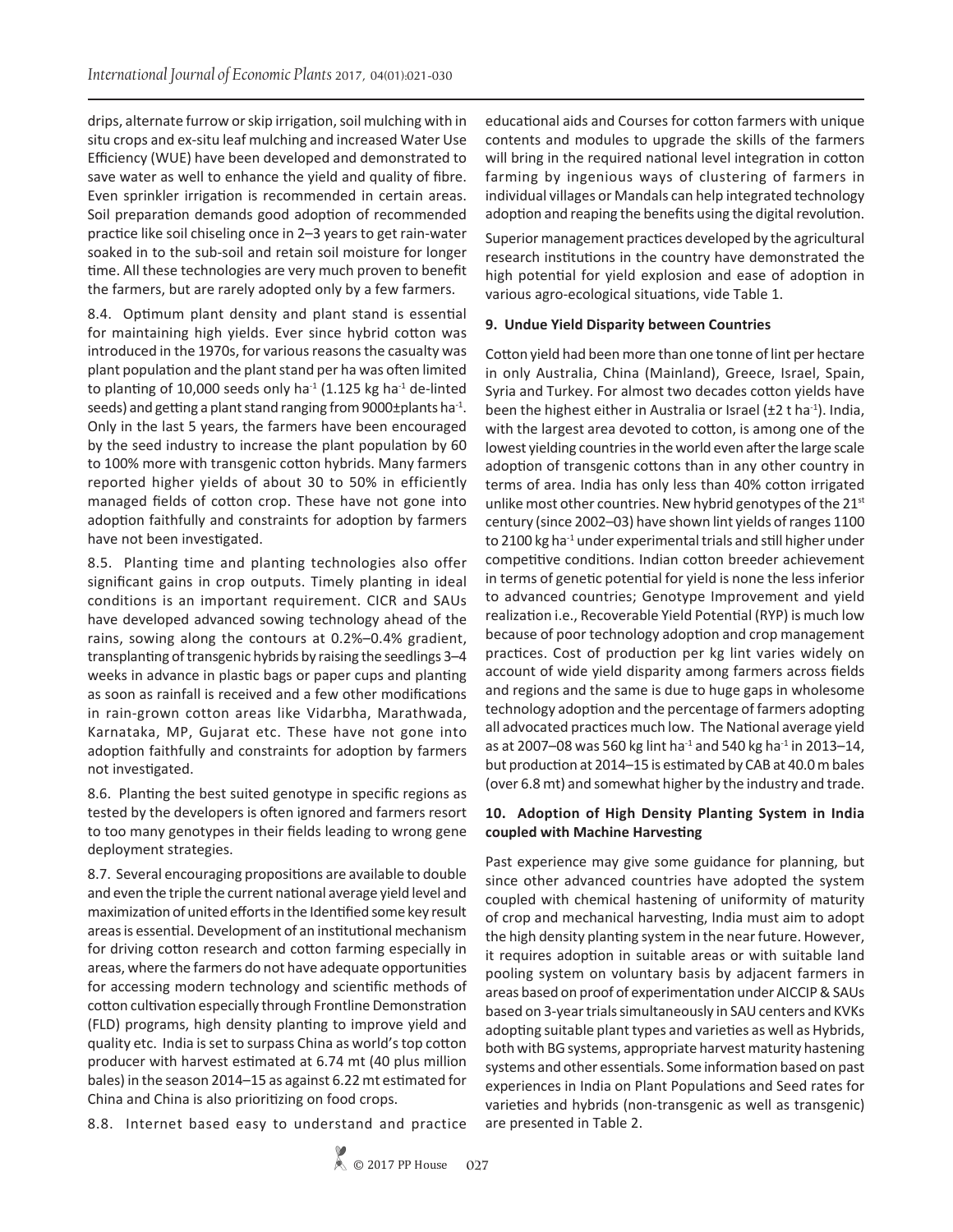| Table 1: Superior Management -Estimated Yield Enhancements from Proven Technologies |                                                                                                                                                                                              |                     |                                                                                                                                                                                                                                                 |
|-------------------------------------------------------------------------------------|----------------------------------------------------------------------------------------------------------------------------------------------------------------------------------------------|---------------------|-------------------------------------------------------------------------------------------------------------------------------------------------------------------------------------------------------------------------------------------------|
| SI.<br>No.                                                                          | Superior management practices                                                                                                                                                                | % over conventional | Expected additional yield Effective demonstrated technologies                                                                                                                                                                                   |
| 1.                                                                                  | Water use efficiency & soil moisture man-<br>agement based on newly recommended<br>situation and location-specific technologies                                                              | 50%                 | Soil chiseling once in 2-3 years, in-situ &<br>ex-situ mulching Rainwater harvesting and<br>recycling, drip or sprinkler irrigation systems<br>adoption,                                                                                        |
| 2                                                                                   | Good quality seeds of superior and reliable<br>brands and use of adequate seeds to secure<br>sufficient plant density                                                                        | $60 - 80$           | Highly efficient genotype with good fibre<br>quality, proper genotype deployment within<br>a region,                                                                                                                                            |
| 3                                                                                   | Planting technologies for optimum plant<br>population density and planting architecture<br>for proper aeration and light intensity                                                           | 40-60%              | higher plant density of 30-50% with recom-<br>mended plant spacing and planting methods<br>such as on 0.2% contour gradients, raising<br>seedlings in advance and transplanting, dry<br>sowing, etc.                                            |
| 4                                                                                   | Vegetative and reproductive period crop<br>management in terms of IPM, IRM, soil and<br>fertilizer management                                                                                | 60-70%              | Most critical for pest management, growth<br>and reproductive structures management and<br>overall high yield and fibre quality.                                                                                                                |
| 5                                                                                   | Best harvest practices and post-harvest<br>handling inclusive of mechanization wher-<br>ever feasible                                                                                        | 40-60%              | Mechanization at various stages of cotton<br>farming from land preparation to harvest-<br>ing has become an urgent necessity in the<br>present and visualized future scenario. Many<br>constraints are overcome                                 |
| 6                                                                                   | Scientific processing of produce and quality<br>management techniques                                                                                                                        | 25-35%              | Quality is of paramount importance in cotton<br>production and scientific practices will help to<br>secure high quality produce                                                                                                                 |
| $\overline{7}$                                                                      | Regular training to equipping farm youth of<br>both sexes in mechanization, soil, fertilizer,<br>IPM, IRM & scientific water management<br>technologies, product quality maintenance<br>etc. |                     |                                                                                                                                                                                                                                                 |
| 8                                                                                   | Quality-based marketing of cotton and<br>strive for organizing scientific ginning and<br>handling practices and direct sales as lint                                                         | 15-20%              | Improvement in quality of produce and<br>therefore higher incentives in prices offered<br>to farmers                                                                                                                                            |
| 9                                                                                   | input suppliers for securing various benefits<br>in input and output prices and technical<br>guidance.                                                                                       |                     | Pooling of resources of networked framers Overall benefits in in- Provides good linkage and higher income lev-<br>in establishing linkages with textile mills and come, profits and quality els to farmer and quality lint to the textile mills |
| 10                                                                                  | and linters, besides crop biomass after pick-<br>ing of cotton is completed                                                                                                                  | to farmers          | Taking advantages in co-products like seed 10-20% higher income Due to value added products industrial devel-<br>opments will be accelerated                                                                                                    |

Table 1: Superior Management -Estimated Yield Enhancements from Proven Technologies

Gujarat was the first state to show significant adoption of improved water management and large scale adoption and successful production of Bt. (GM)-cotton boosting the yield levels and profits of the farmers (especially the success story of water harvesting and micro-irrigation projects in the dry regions). The rapid spread and yield enhancement from Bt-cotton technology in India and elsewhere indicated clearly that farmers are realistic. Cotton farmers realized

the advantages and enabled the cotton boom in India by preventing pest attacks, reducing costs and making cotton farming more remunerative than earlier. Punjab farmers frustrated by cotton pests and abandoning cotton returned to cotton farming vehemently due to increased benefits from new gene technologies.

Cotton in Australia is an example of highly technologically advanced farming system. Cotton requires different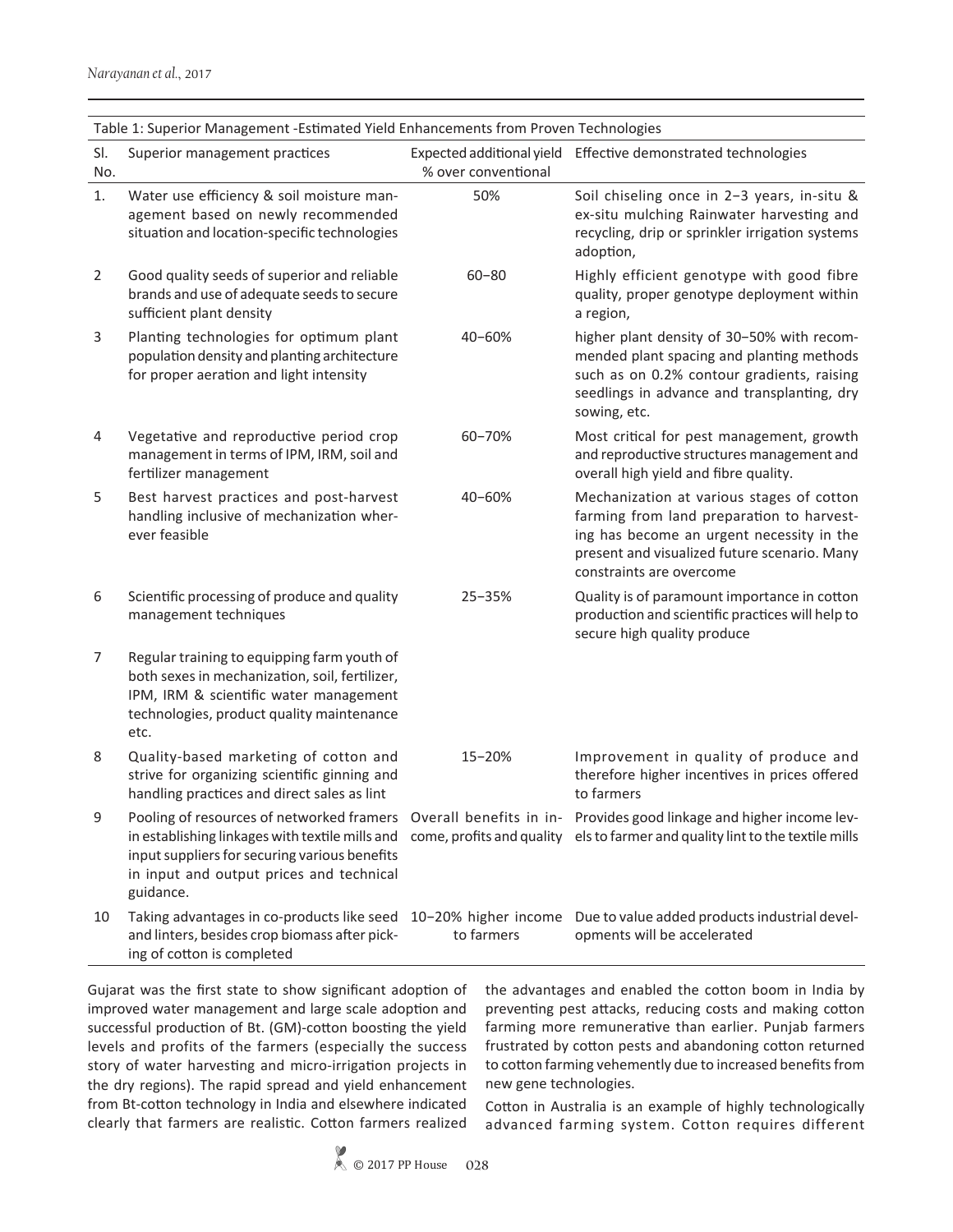Table 2: Yield and Genotype Improvements over the Years and Plant Populations Genotypes Period of data or Seed rate observation Seed rate **Estimated plant National av-** Reported highest yields population ha-1 after thinning operations erage yield of lint lint ( $kg$  ha $^{-1}$ ) Varieties (Non- 1950s-1960s transgenic) 15−18 kg acid delinted seed ha 40,000 to 60,000 ha-1 @ one plant & even sometimes two per hill 600-800 kg ha<sup>-1</sup> Varieties (Non- 1960-1970 (no Spacing 75, 60 & 30 25-35% higher than Selected lo- No significant differtransgenic)- hybrid Vigor & No between Rows×10,20 normal population cations only plant population transgenic protec-& 30 cm within rows & higher fertilizer experiments in tion from Bollworms with I, 2 & 3 plants applications TN and other states per hill ences in yields from the plant population trials with minor increases Non-transgenic 1970−2001 Hybrid 1.12 kg delinted 12,000 to 15,000  $(H \times H)$  hybrid Vigour tapped to seeds ha<sup>-1</sup> (rarely up plants ha<sup>-1</sup> cotton maximize boll load to 2.0 kg ha<sup>-1</sup>) plant-1 1100-1450 kg Transgenic H×H 2002-2014 in over 1.12 kg ha<sup>-1</sup> (Normal) 25-35% higher 570 kg ha<sup>-1</sup> hybrid cotton 93% national area of 12.6 mha to 1.68 kg ha<sup>-1</sup> (as- plant density than  $(540 \text{ kg ha}^{-1})$ suming 50% higher non-transgenic hyseed rate) brids 1200−1750 kg ha-1 (some reports 2100 kg  $ha^{-1}$ )

*International Journal of Economic Plants* 2017, 04(01):021-030

NB: National authorities and Seed Industry have to consider the advantage of varieties rather than hybrids as the better alternative for high density planting system, since the yield unit<sup>1</sup> area is more important with higher populations rather than yield maximization plant<sup>-1</sup> with lower plant density under hybrid technology.

approaches in different agro-climatic regions of Australia and the country has improved the water use efficiency by 40% in 2004–2014 and the yields are around 10 bales ha $^{-1}$  (2270 kg) lint plus 4540 kg seeds ha<sup>-1</sup>).

Hence, the potentiality for more than doubling the current National average yield of cotton in India within a decade period is great and a suitable plan may be implemented nation-wide to achieve the goal.

### **11. Suggested Novel Workable Plan for Indian Cotton Farming**

Suggested novel workable plan of voluntary landholdings integration for cotton alone for nationwide adoption of all proven technologies on a Cooperative-Contract System on seasonal basis without affecting Legal ownership of Land Holdings:

The limitations for large scale farms are primarily ownership of small farms and land legislations standing in the way of quick consolidation. Advanced countries like USA, Australia, Brazil and even certain African countries with per cotton farmer's land holdings are high as a result of which mass production technologies are easily adopted with advantage. Hence India has to overcome this shortcoming by ingenious ways of consolidation without affecting land ownerships for which a plan of action is suggested below:

11.1. The total area under the country is 12.6 mha in cotton at present and that could be assumed to stabilize at 10m.

ha in the most optimum land holdings sooner or later due to additional importance required for food production to maintain food and nutritional security of the nation in the era of emerging climate changes and resultant effects on farming. Cotton crop should also be grown in more suitable locations only.

11.2. These 10 mha could be suitably grouped in to 5000 to 6000 cluster farms of cotton, each cluster varying from 2000 to 3000 ha range, depending on contiguity, state and regional borders and soil types and fertility, rainfall patterns and farmers' compatibilities and concurrences for mutual and national benefit with incentives derived from such grouping. With Experts' support, the Village Level Workers (VLWs) will attend to this demarcation and each cluster will have about one field assistant per 500 ha in each cluster and maintenance of block-wise records. Each farmer also may be encouraged to maintain a record for his landholding area and general scenario.

11.3. The entire cotton season crop production will be monitored and guided by the local agricultural officers, cotton experts or consultants. VLWs and contractual service providers like for example, private seed companies (whose genotypes are deployed in the cluster concerned), fertilizer distributors, plant protection chemical and equipment suppliers, irrigation management tools and equipment like drip systems or sprinkler systems as per area needs, Tractors and harvesting machinery companies, Nationalized Banks,